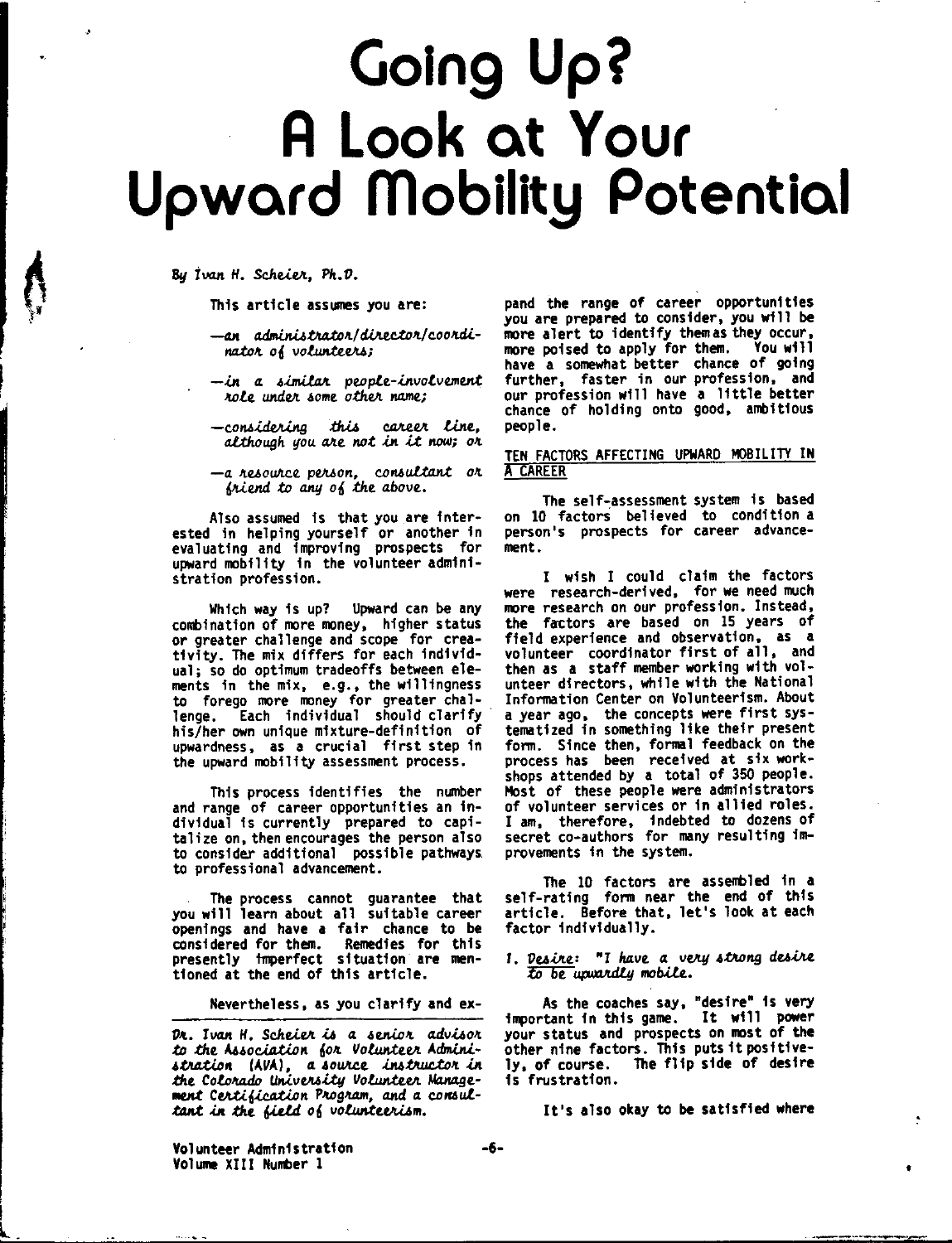you are. Your present combination of money, status, challenge and scope for growth may be satisfactory to excellent. "Looking around" 1s still reasonable In most cases, because there is almost always some room for improvement, and someday your present situation might change for the worse. But beware of the "restless reflex" which erroneously assumes progress fs Impossible without movement. And check your parachute before you jump.

Others will desire upward mobility, but not in our profession. career mainly **as a** stepping-stone to progress fn another (sometimes related) profession. Someday **we** may have **a** better chance to make settlers of such transients, but first **we** must improve career ladder prospects within volunteer administration.

- **2.** Goal Clarity: "I have a very clear picture of the *higher level* position(s) *I'd Like to be in, for both nearer and* further futures."
- 3. Pathway Clarity: "I have a very clear *idea of the pathways or avenues open .to* **Me** *60-'t up,Jll/J.d* MOb.iU.tg, and *how l*  can use these pathways.

These are the knowing-where-you're going questions.

Can you clearly visualize **a** set of more fulfilling work roles and situations you would like to occupy, say, two to five years hence? If you can, you will be more alert to see and seize opportunities which approach your dream role. You **will** also be in a better position to shape toward the ideal,<sub>.</sub> whatever opportunitie do come along (including your present job). However, be sure to allow reasonable flexibility fn your ideals, and be ready to consider openings which are shy of perfection in our imperfect world.

Goal clarity also helps launch path- **•way** analysis.

- 4. Service Area Crossover: "I am willing  $to$  accept administrator/director/co*ordinator* positions in any areas of human service, and I would feel fully *c.o,npe.ten.t :t.o do* 40.
- **S. Related Role Flexibility: "I am willing<br><b>and able to explore people-involvement** *Leadership positions above and beyond tht diM.c.toJt/adttw.ni.l.tlUJ.t.oJt* Jtole.
- **6.** Geographical Scope: "I am fully (vs.  $partically$  or not all) flexible in my •cope 06 9eo9Jtaphl.caL ..,vement, *.to*  capitalize on employment opportunities

**Depending on** your **answers to these**  three questions, the number of career **opportunities conceivably open** to you varies from one to one million. Conditions beyond your control will determine

**some** responses; for example, family or health situations may mean you can't move to other locations to accept better positions **there.** Other responses **are within**  your contro 1; they **depend** on your **atti**tudes **toward the** profession and your **own**  abilities.

First, **we** need some background, very approximate because, **again, we** lack research on the profession.

There are approximately 80,000 to 100,000 positions in volunteer.administration fn the United States today. (Gowdey, 1975) This would be about one such position for every 2,500 persons, or **80** positions fn **a** community of 200,000 persons.

You will also want to know the number of career positions existing fn your **area** of human service; for example, 3,000 in criminal justice; about 4,000 hospital directors; maybe 300 to 400 volunteer coordinators fn churches and growing rapidly  $-$  another point to consider here .

Now, let's assume you are a director of volunteer services (OVS) fn **a** hospital located fn **a** conmunity of 200,000 persons. There would be a total of approximately 80 positions in this conmunity, three or four of which would be fn hospitals. If your choice on Factor 4 is to remain fn this conmunfty **as a** hospital OVS only, there are only two or three other possible openings for you fn that comnunity (in addition to upgrading the DYS role in your own hospital). But ff and as you believe your volunteer leadership skills are trasnferable to other areas of human service  $-$  welfare, education, churches, etc.  $-$  as many as 80 openings are your ceiling potential in that community of 200,000. Wherever you go, that potential will increase twentyto thirty-fold.

Where you are willing and able to go is Factor 6, geographical scope. The hospital DYS who fs ready and able to comnute anyplace fn the less populated county surrounding our community of 200,000 may increase his/her ceiling of hospital opportunities from three or four to five or six, while possible openings fn all service areas might rise from 80 to perhaps 100. Where situation and motlvatfon permit moving anywhere fn the United States, the ceiling potentia becomes about 4,000 possibilities fn hospitals, and 100,000 in all areas of human service. Of course, the probability of a person even hearing about faraway opportunities Is much lower, but the possibility Is still there.

Factor 5 refers to roles not called administrator / director / coordinator but analogous because, as a major part of the work, they require volunteer involvement

Volunteer Administration **Volume** XIII Number 1